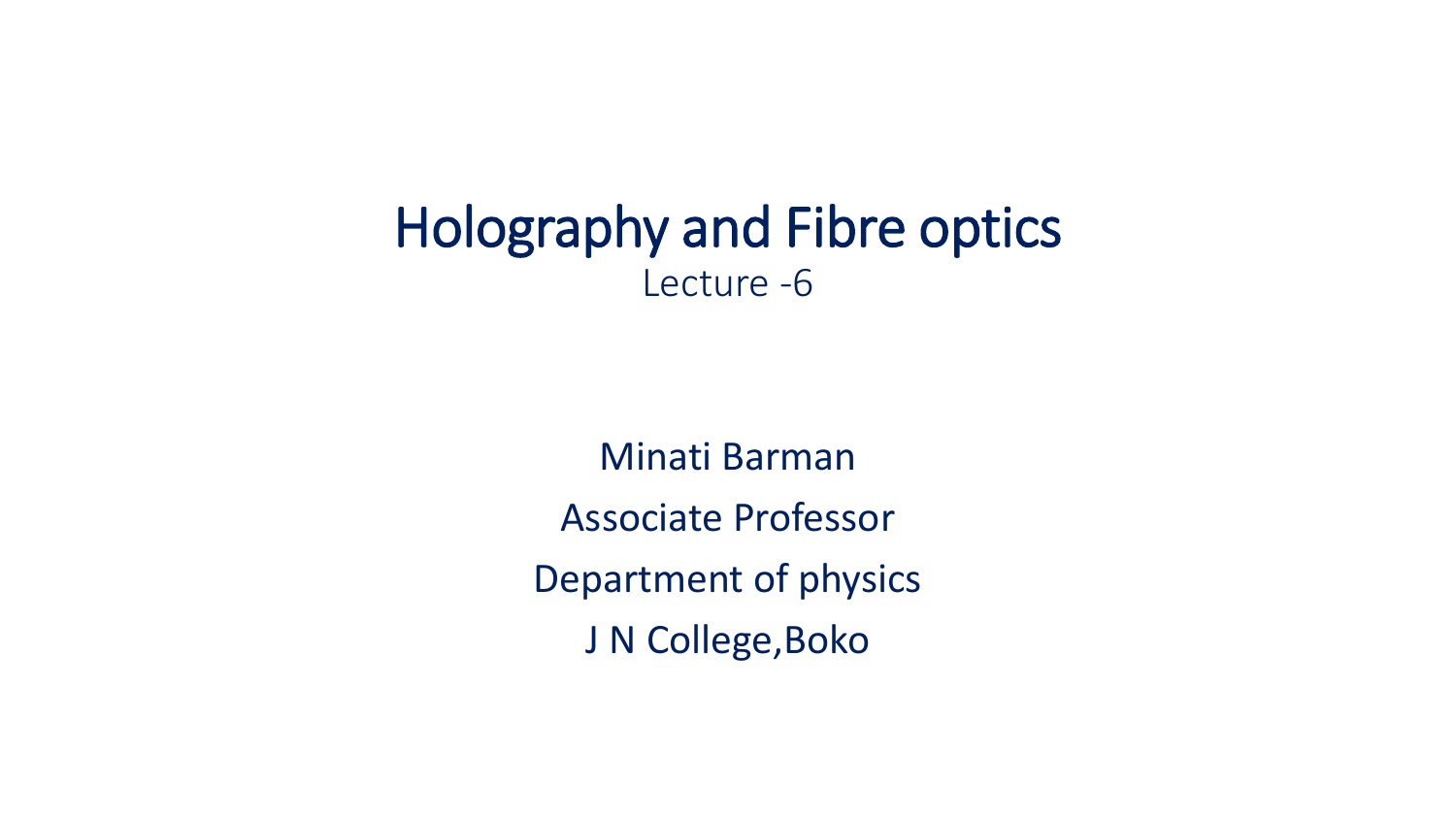Holography is a advance form of photography. It is a lens less two steps imaging process which can produce three dimensional images.

In this photography both the intensity and amplitude of the scattered waves from the object is recorded.

Holography was first suggested by D. Gabor in 1961. It consists of two steps:

- i. recording
- ii. reconstruction of the image.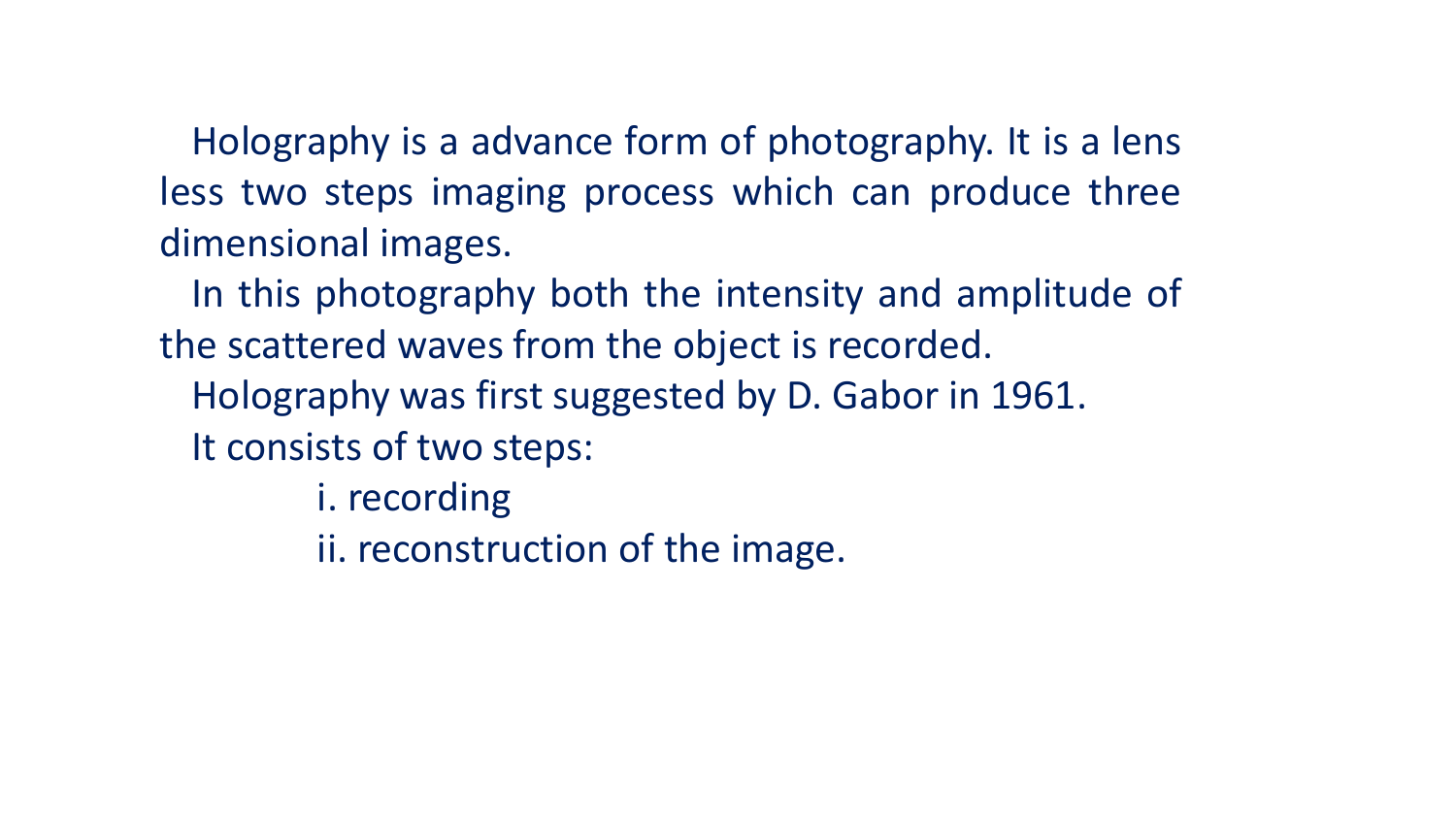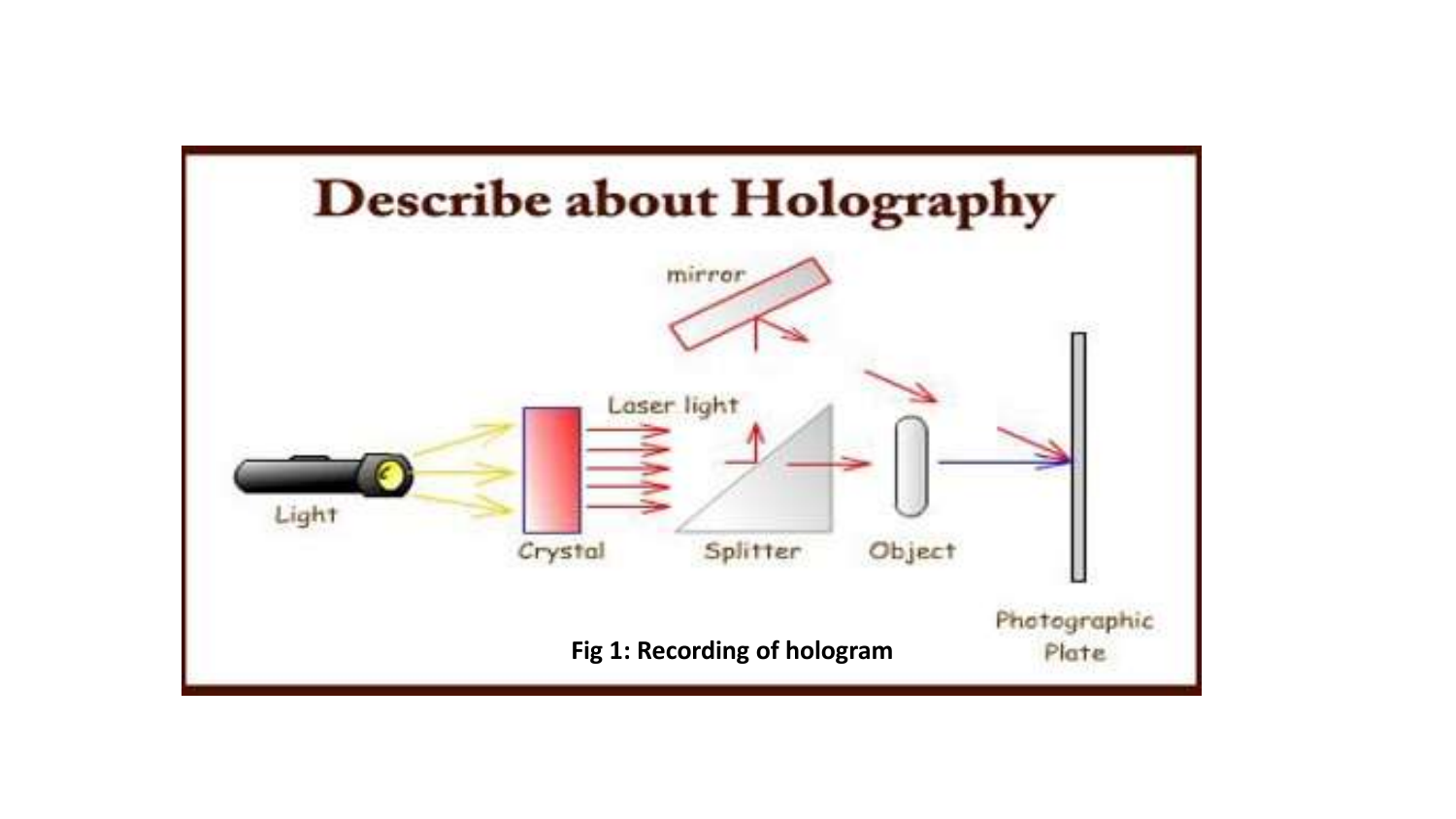

**Fig 2: Reconstruction of images**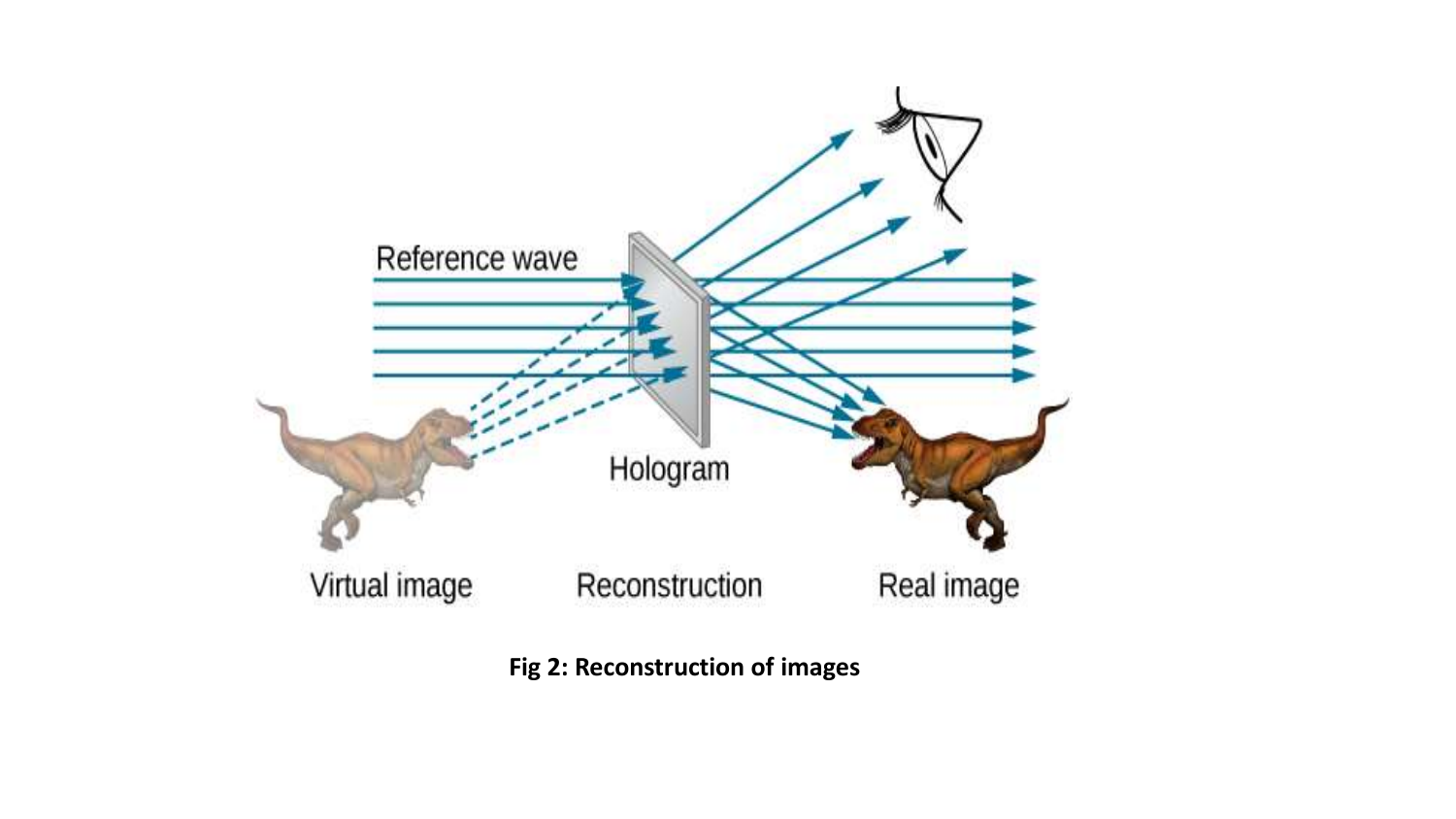## **Mathematical theory:**

Let the complex amplitude of the light wave scattered by the object is

$$
a = a_0 e^{i\varphi}
$$

And the complex amplitude of the reference wave is

$$
r=r_0e^{i\phi}
$$

So the complex resultant amplitude is

$$
R = a + r
$$

Therefore the intensity in the hologram plane

$$
I = RR^*
$$
  
= (a + r) (a<sup>\*</sup>+r<sup>\*</sup>)  
= aa<sup>\*</sup> + ra<sup>\*</sup> +r<sup>\*</sup>a +rr<sup>\*</sup>  
= a<sup>2</sup><sub>0</sub> + r<sup>2</sup><sub>0</sub> + a<sub>0</sub>r<sub>0</sub> {e<sup>i(\varphi - \varnothing)</sup> + e<sup>-i(\varphi - \varnothing)</sup>}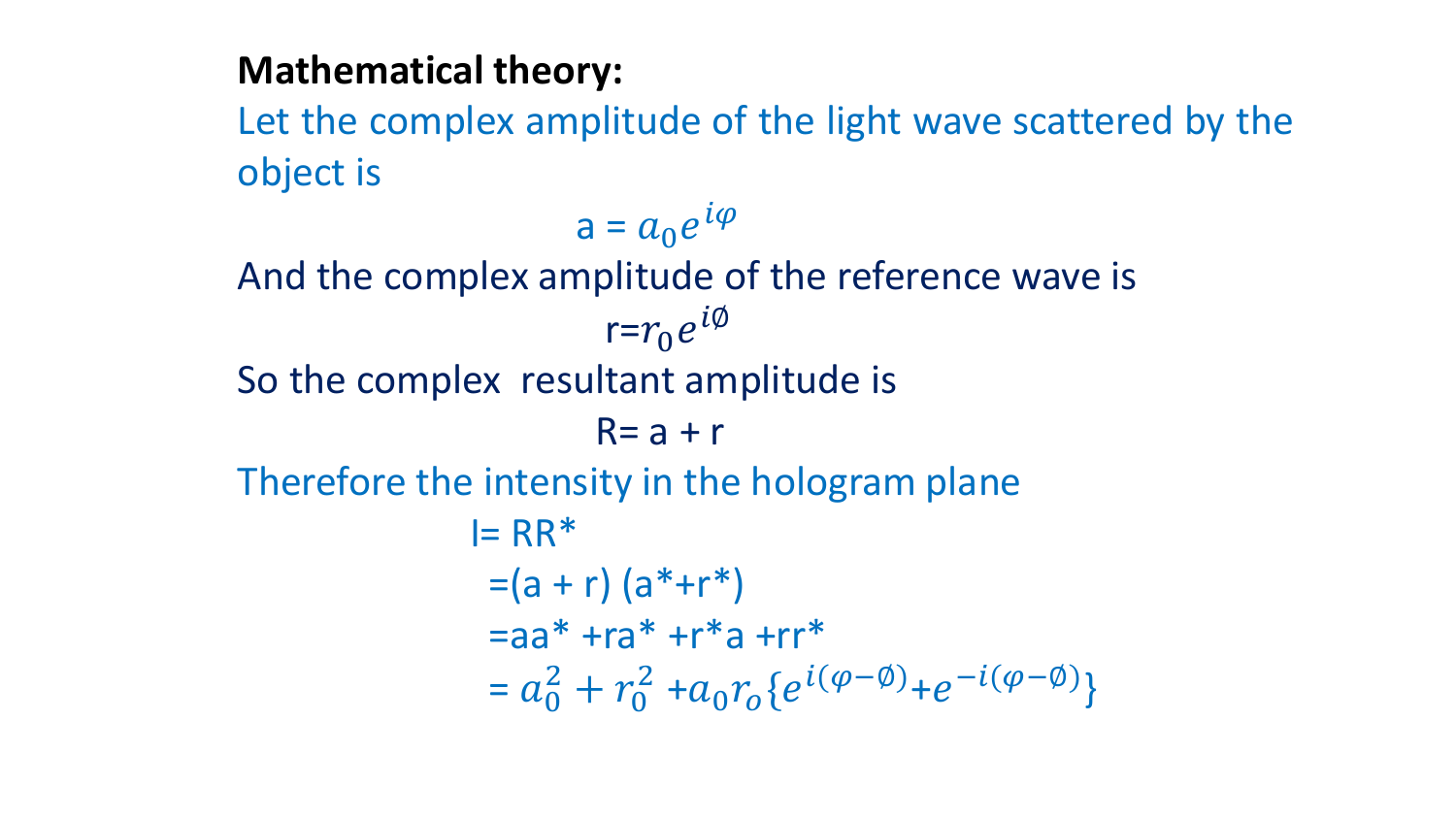$I = a_0^2 + r_0^2 + 2a_0r_0 \cos(\varphi - \varphi) \quad --- (1$ By a suitable development process the amplitude transmittance of the hologram is adjusted to be proportional to I. Now if the original reference light is used to illuminate the hologram then complex amplitude of the light just after passing the hologram is

> A = KrI here K constant of proportionality.  $= K (raa*+r<sup>2</sup>r* + arr* + a* r<sup>2</sup>)$ = K[ $a_0^2 r_0 e^{i\phi} + r_0^2 r + ar_0^2 + ar^2 r_0 e^{2i\phi}$ ] = K[ $r_0^2$ (a + r) + $a_0^2 r_0 e^{i\phi}$  +a\* $r_0 e^{2i\phi}$ ] ----------(2)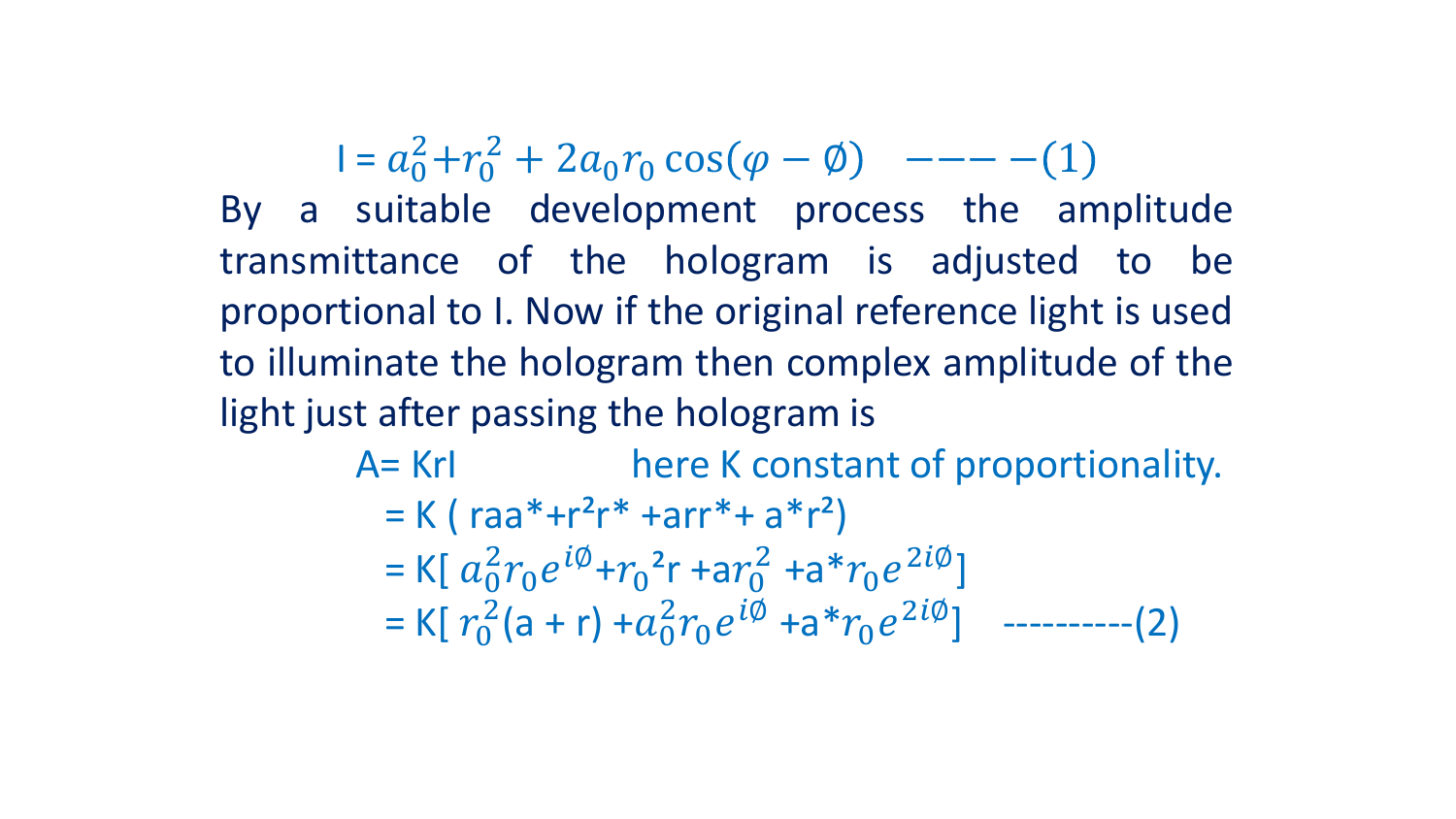- The 1<sup>st</sup> term represent a wave front with original amplitude which gives rise to 3D virtual image.
- If the reference wave is very strong,  $a_0^2$  $r_0^2$  $\frac{0}{2} \ll 1$ , then the 2<sup>nd</sup> term is negligible.
- For a reference wave whose complex phase and amplitude are almost constant all over the hologram , the 3<sup>rd</sup> term is proportional to the conjugate of the object wave amplitude. It generates the real image.